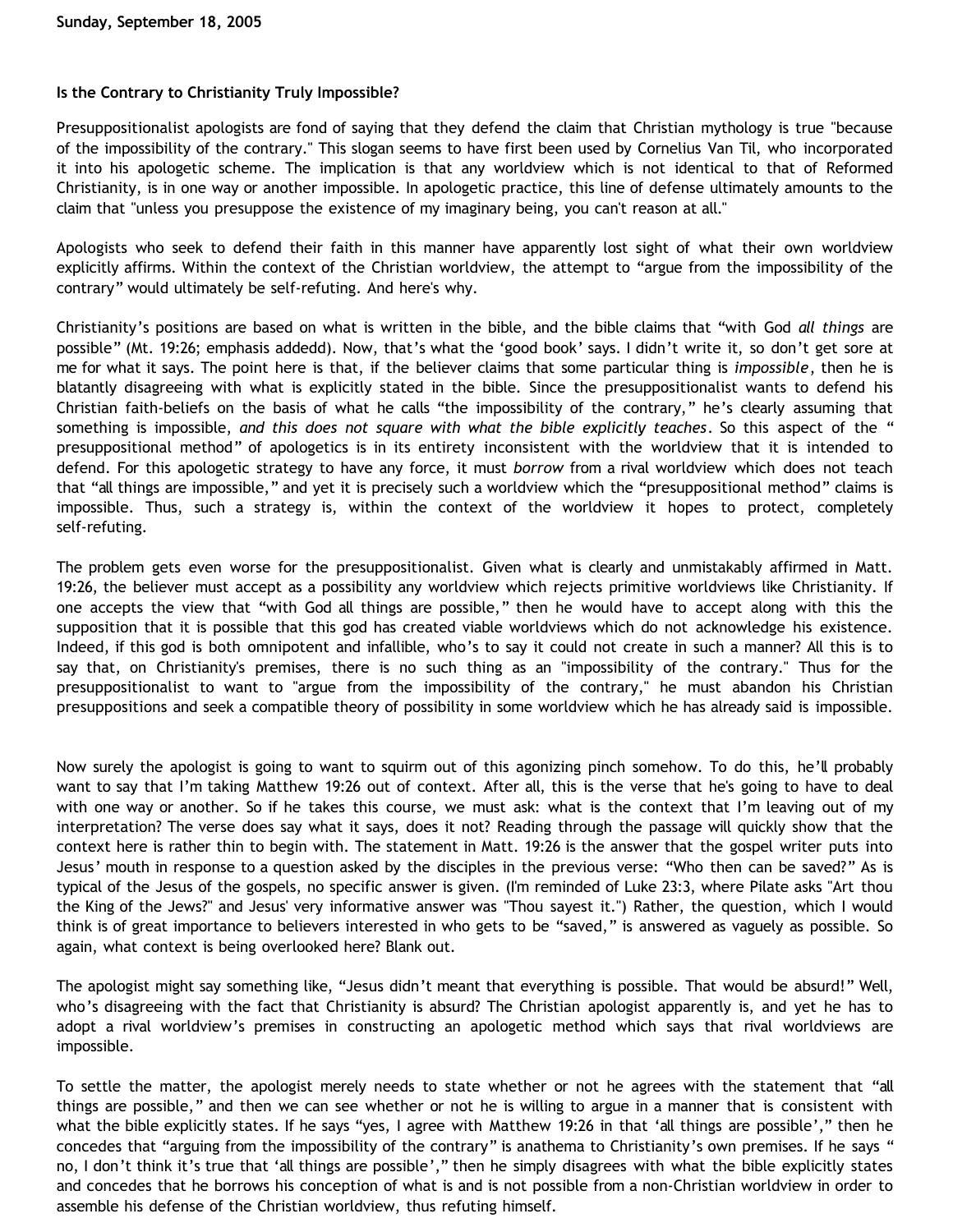No doubt apologists confronted with these points will spit and stammer in their desperation to protect their commitment to a faith-based worldview from internal critiques of this sort. But basically the only hope for escape is essentially to claim "that's what it says, but that's not what it means" and hope it succeeds in snowing people. And though he may succeed in convincing himself that there's no problem here, others will not be so easily fooled.

by Dawson Bethrick

*posted by Bahnsen Burner at [12:00 PM](http://bahnsenburner.blogspot.com/2005/09/is-contrary-to-christianity-truly.html)*

## **17 Comments:**

[VanTilsGhost](http://www.blogger.com/profile/9496584) said...

BB stated:

"Christianity's positions are based on what is written in the bible, and the bible claims that "with God all things are possible" (Mt. 19:26; emphasis addedd). Now, that's what the 'good book' says. I didn't write it, so don't get sore at me for what it says. The point here is that, if the believer claims that some particular thing is impossible, then he is blatantly disagreeing with what is explicitly stated in the bible."

You just need to read the verses the RIGHT way BB...duh! Context! And you need to consult a few commentaries...and make sure they are the right ones, because sometimes they contradict each other...and ask your pastor...and pray...then it will all make sense!

:)

Excellent point...and since Van Tillians are so fond of complaining about non-believers needing to do an internal critique, you've given them one to chew on.

## BB stated:

"The apologist might say something like, "Jesus didn't meant that everything is possible. That would be absurd!" Well, who's disagreeing with the fact that Christianity is absurd? The Christian apologist apparently is, and yet he has to adopt a rival worldview's premises in constructing an apologetic method which says that rival worldviews are impossible."

That's not what Jesus REALLY meant by all things are possible...its just what he said! You need to learn Greek, and Hebrew, and consult the WCF, and buy some commentaries, and get Greg Bahnsen's tape #46...and then it will be clear...just as God intended. :)

# BB stated:

"No doubt apologists confronted with these points will spit and stammer in their desperation to protect their commitment to a faith-based worldview from internal critiques of this sort. But basically the only hope for escape is essentially to claim "that's what it says, but that's not what it means" and hope it succeeds in snowing people. And though he may succeed in convincing himself that there's no problem here, others will not be so easily fooled."

The apologists are strangely silent....

[September 19, 2005 9:24 AM](http://bahnsenburner.blogspot.com/2005/09/112714704415106607)

[Paul Manata](http://www.blogger.com/profile/7464842) said...

*The apologists are strangely silent....*

I guess you'd need to prove that apologists need to answer every stupid arguments?

In order to "give a \*reason\* that implies we're both playing the "reason" game.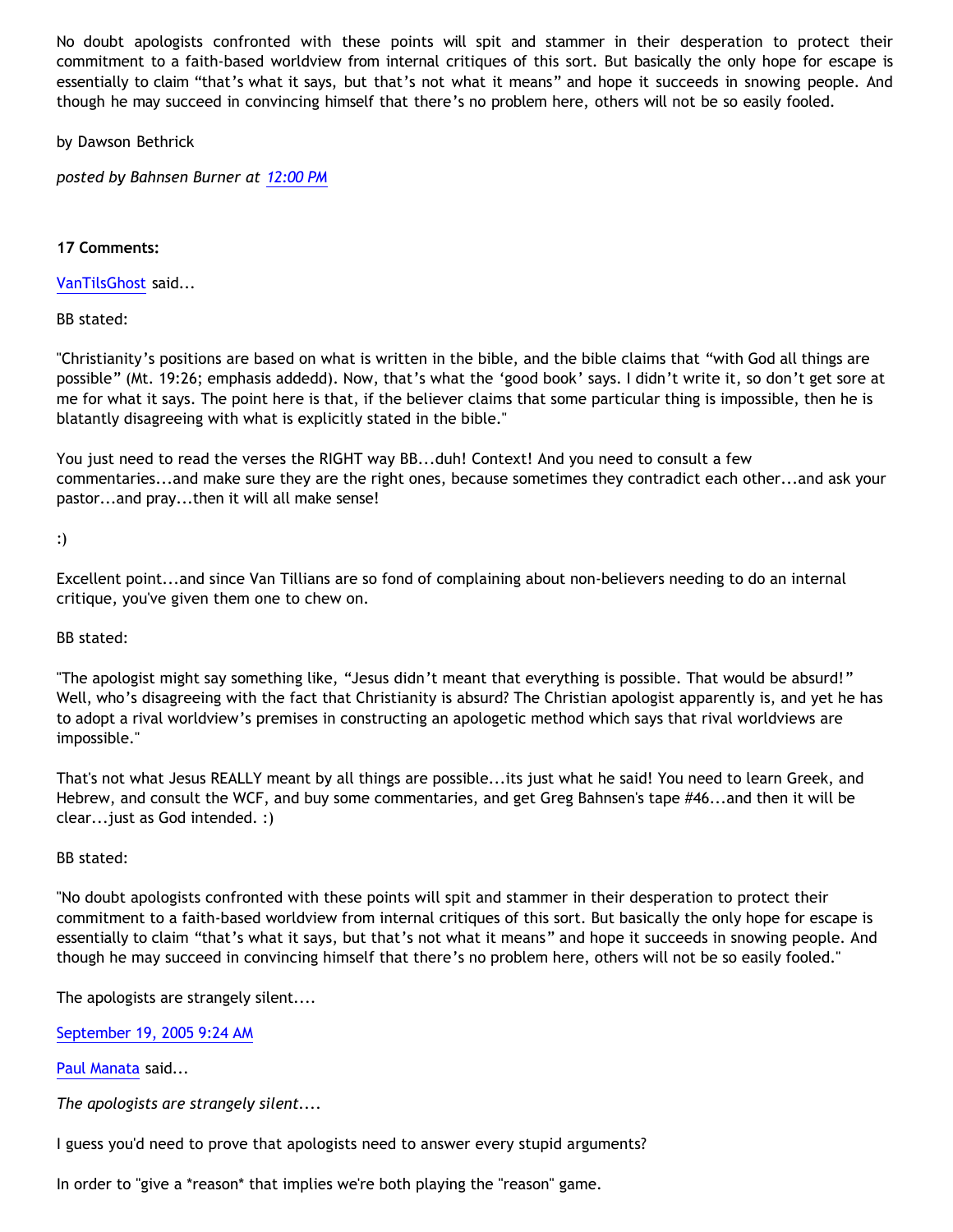[September 19, 2005 5:14 PM](http://bahnsenburner.blogspot.com/2005/09/112717528660838336)

[Not Reformed](http://www.blogger.com/profile/8159639) said...

Clown-prince mumbled:

"I guess you'd need to prove that apologists need to answer every stupid arguments?"

Your grammar is almost as poor as your spelling! LOL!

Seriously...all VTG said was "The apologists are strangely silent."

That was a true statement at the time, was it not? I didn't read any comments above his from apologists, or perhaps they are invisible apologists, like your beloved jehovah?

[September 19, 2005 5:30 PM](http://bahnsenburner.blogspot.com/2005/09/112717621674731374)

[VanTilsGhost](http://www.blogger.com/profile/9496584) said...

Apparently the apologists are still remaining silent as to the topic of this post.

Don't worry, Mr Manata, I don't include you in the group I call "apologists," so don't feel slighted. Dawson has handled you on many an occasion, and I can understand your nervousness in taking him on again.

[September 20, 2005 3:44 AM](http://bahnsenburner.blogspot.com/2005/09/112721307437275347)

[Christian Theist](http://www.blogger.com/profile/13040841) said...

Ok, I'll bite.

Part of Dawson's problem, is that he keeps reasoning about the Christian worldview in terms of his own atheist worldview. Nor does he reason about the Bible on its own terms. So when Dawson rejects God or the Bible, the reaction from the peanut gallery is, "Wow. What a big surprise." Dawson precludes even the possibility that God exists or that His self-revelation in the Bible is true. He's not neutral or objective. Now, you may say, "Neither are you!" I'll grant that. So how can the conflict between the two opposing worldviews be resolved?

Let's place them side by side and reason about them on their own terms. I think Dawson is trying to do that, but he has failed.

When Dawson argues against the Christian worldview in terms of Matt. 19:26, he imports his own precommitment to the belief that there is no Creator-creature distinction. For Dawson, both God and man are subject to possibility. However, in the Christian worldview, God Himself is the creator and determiner of that which is possible. God is not subject to possibility, but Himself determines what is possible.

What is possible? What is not possible? God has determined this.

The atheist however, finds himself in a sea of irrationality. In the atheist worldview, he does not know what's possible because he does not know "all things." In fact, anything could be possible because he can't prove that nature is uniform. There are no certainties in the atheist worldview. Things just are the way they are even though he can't be certain about the way they are. What's possible in an atheist worldview? Could be nothing. Could be everything. He simply can't be certain.

#### [September 20, 2005 9:36 AM](http://bahnsenburner.blogspot.com/2005/09/112723417227985210)

[Aaron Kinney](http://www.blogger.com/profile/8138664) said...

Christian theist said:

*What is possible? What is not possible? God has determined this.*

Yes, and according to Gods word, ALL things are possible. So why are you trying to show that something, anything, is impossible?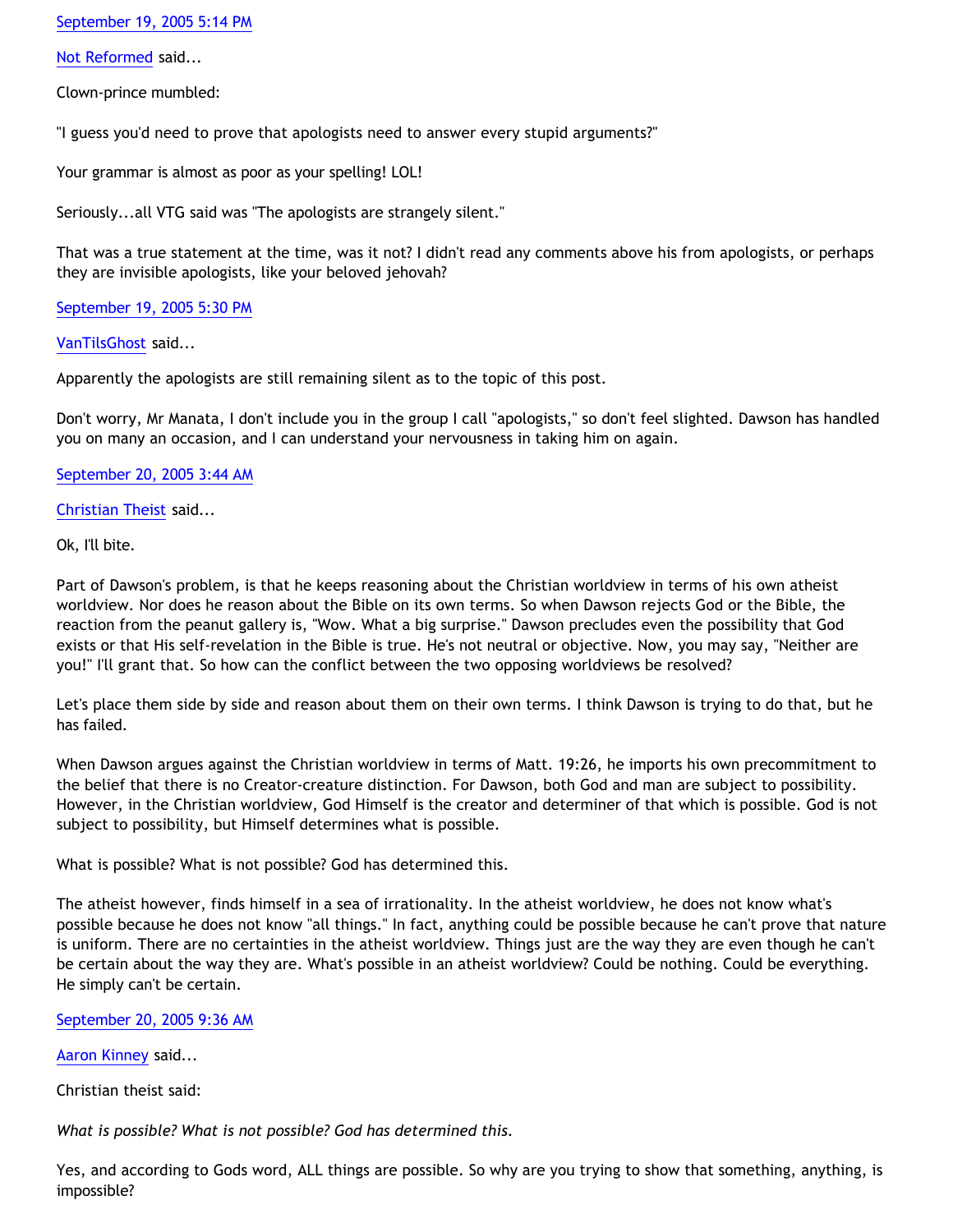*The atheist however, finds himself in a sea of irrationality. In the atheist worldview, he does not know what's possible because he does not know "all things." In fact, anything could be possible because he can't prove that nature is uniform. There are no certainties in the atheist worldview. Things just are the way they are even though he can't be certain about the way they are. What's possible in an atheist worldview? Could be nothing. Could be everything. He simply can't be certain.*

Non sequitor. If we were to assume that the rest of that paragraph were true, then the atheist doesnt find himself in a sea of irrationality, but uncertainty.

Irrationality comes from you holding fast to an ancient book that claims to have ultimate truth, promotes human sacrifice as a virtue, and was written by human beings in a time when they thought the earth was flat. There is your irrationaly, Christian.

[September 20, 2005 10:21 AM](http://bahnsenburner.blogspot.com/2005/09/112723690213156088)

[Aaron Kinney](http://www.blogger.com/profile/8138664) said...

*Don't worry, Mr Manata, I don't include you in the group I call "apologists,"* 

Manata is most certainly not an apologist. He is a cheerleader waving pom-poms and handing out gatorade to the real fighters. LOL

[September 20, 2005 10:23 AM](http://bahnsenburner.blogspot.com/2005/09/112723699116374211)

[Bahnsen Burner](http://www.blogger.com/profile/7766918) said...

CT: "What is possible? What is not possible? God has determined this."

Aaron: "Yes, and according to Gods word, ALL things are possible."

Exactly. According to what we read in the buy-bull, "God has determined... [that] all things are possible."

So, the charge that I "import [my] own precommitments" into the matter is baseless. The issue is the conflict between what Christianity teaches and the apologetic methodology used by presuppositionalists. Since it is clearly incompatible with what Christianity teaches, presuppositionalists need to abandon that methodology. QED

#### [September 20, 2005 11:16 AM](http://bahnsenburner.blogspot.com/2005/09/112724017008230460)

[Christian Theist](http://www.blogger.com/profile/13040841) said...

Aaron writes: "Yes, and according to Gods word, ALL things are possible."

BB writes: "Exactly. According to what we read in the buy-bull, 'God has determined... [that] all things are possible.'"

Unfortunately, you're assuming that certain things are possible that, in fact, are not possible. God determines what's possible and impossible. He's not subject to possibility. I know I'm repeating myself here, but I am doing this because you're suggesting that God might possibly do things that He won't do. You should be thankful that God isn't arbitrary.

Is it possible that God will do something that He doesn't want to do? No, because God Himself determines what is possible; He's not subject to possibility.

Your definition of what "all things" are is unfortunately informed by your belief that God is subject to possibility.

All things are possible, then, that God has determined to be possible. God determines what "all things" are. Not you.

[September 20, 2005 11:45 AM](http://bahnsenburner.blogspot.com/2005/09/112724193996302470)

[Not Reformed](http://www.blogger.com/profile/8159639) said...

CT said:

"All things are possible, then, that God has determined to be possible. God determines what "all things" are."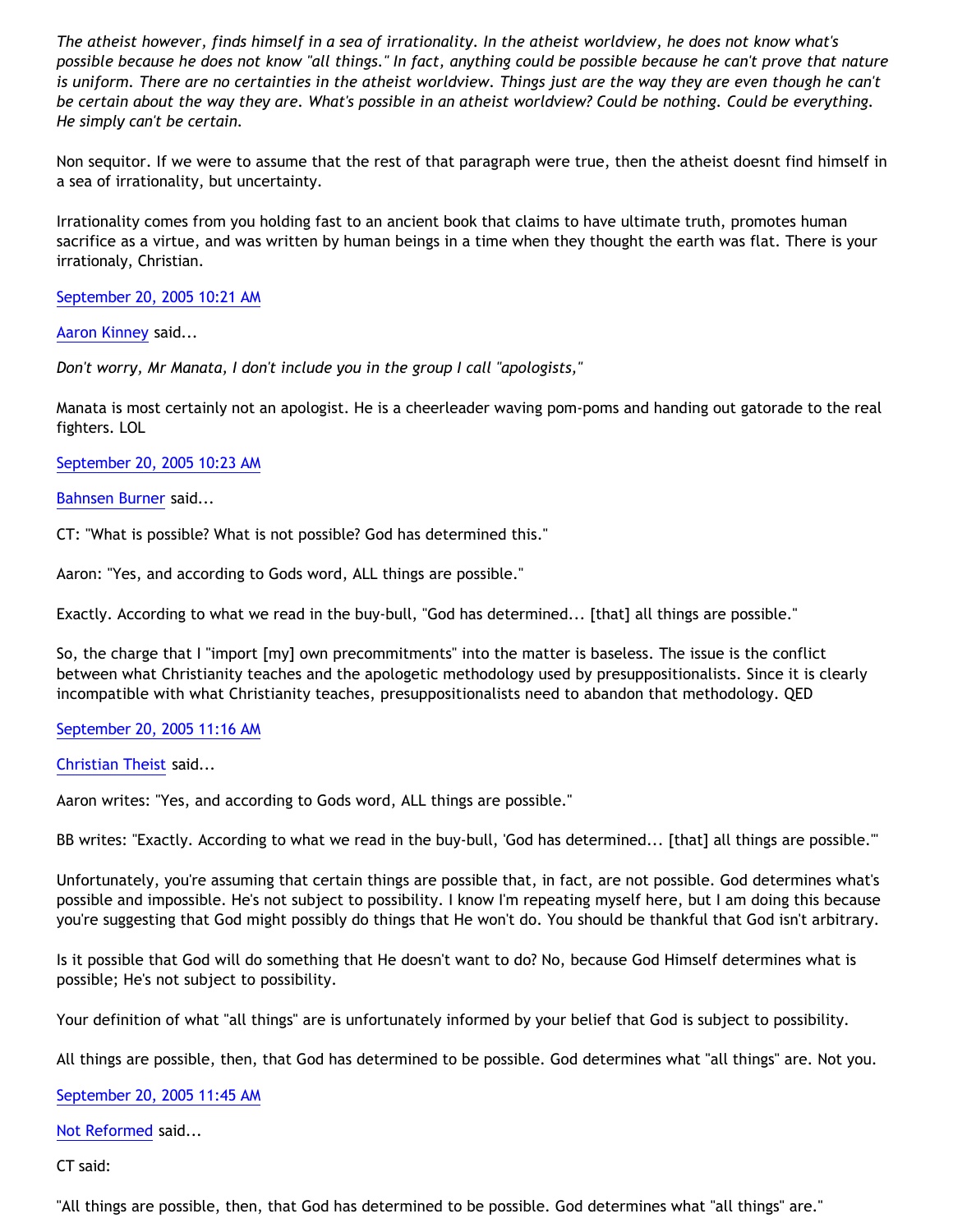Chapter and verse please? It appears you're just pulling this out of your butt, not from the Bible, which is the only place you will be able to find out about your God, correct?

[September 20, 2005 12:18 PM](http://bahnsenburner.blogspot.com/2005/09/112724391536204014)

[Bahnsen Burner](http://www.blogger.com/profile/7766918) said...

CT: "Unfortunately, you're assuming that certain things are possible that, in fact, are not possible."

No, we're assuming no such thing. We're just going by what the bible says.

CT: "God determines what's possible and impossible."

We have several options here, CT. One of them is to go by what the bible says. According to Mt. 19:26, "all things are possible." That's option 1. Another option is to go by what CT says. But why do that if we want to find out what the Christian god has determined? According to the bible, its god has determined that "all things are possible." This has nothing to do with what I or anyone else assumes. It's just reading what it says.

CT: "He's not subject to possibility."

I have no idea what this is supposed to mean, or what relevance it has. I suspect it's just a red herring.

CT: "I know I'm repeating myself here,"

You are, and you don't seem to be very prepared to interact with the points that have been presented.

CT: "but I am doing this because you're suggesting that God might possibly do things that He won't do."

Who has? I haven't done this. Aaron hasn't either. What do you think is being suggested that your god won't do? And how would you know what your god won't do (unless you're god)?

CT: "You should be thankful that God isn't arbitrary."

There's nothing more arbitrary than a god.

CT: "Is it possible that God will do something that He doesn't want to do? No, because God Himself determines what is possible; He's not subject to possibility."

So, it's not possible that your god will do what it wants to do? You're not stating things very clearly here.

CT: "Your definition of what 'all things' are is unfortunately informed by your belief that God is subject to possibility."

You've not shown this, nor have you shown that this would be illicit even if it were the case. What's clear is that you want to limit what "all things" can mean. Indeed, it says "all things are possible," so your points die on the vine.

CT: "All things are possible, then, that God has determined to be possible."

And according to Matthew's Jesus, that's "all things." But you want to say it's not all things. So you simply disagree with what the bible says. Got it.

CT: "God determines what 'all things' are. Not you."

Nor you, right? I'm not saying I've determined this. Your god had every chance to qualify this remark when the bible was being written, if we follow the party line. But it doesn't limit it any way. You want to limit it, which just means you don't agree with the teaching that "all things are possible." Fine. We get that, CT. You don't agree with the bible. That's clear.

Thank you, Dawson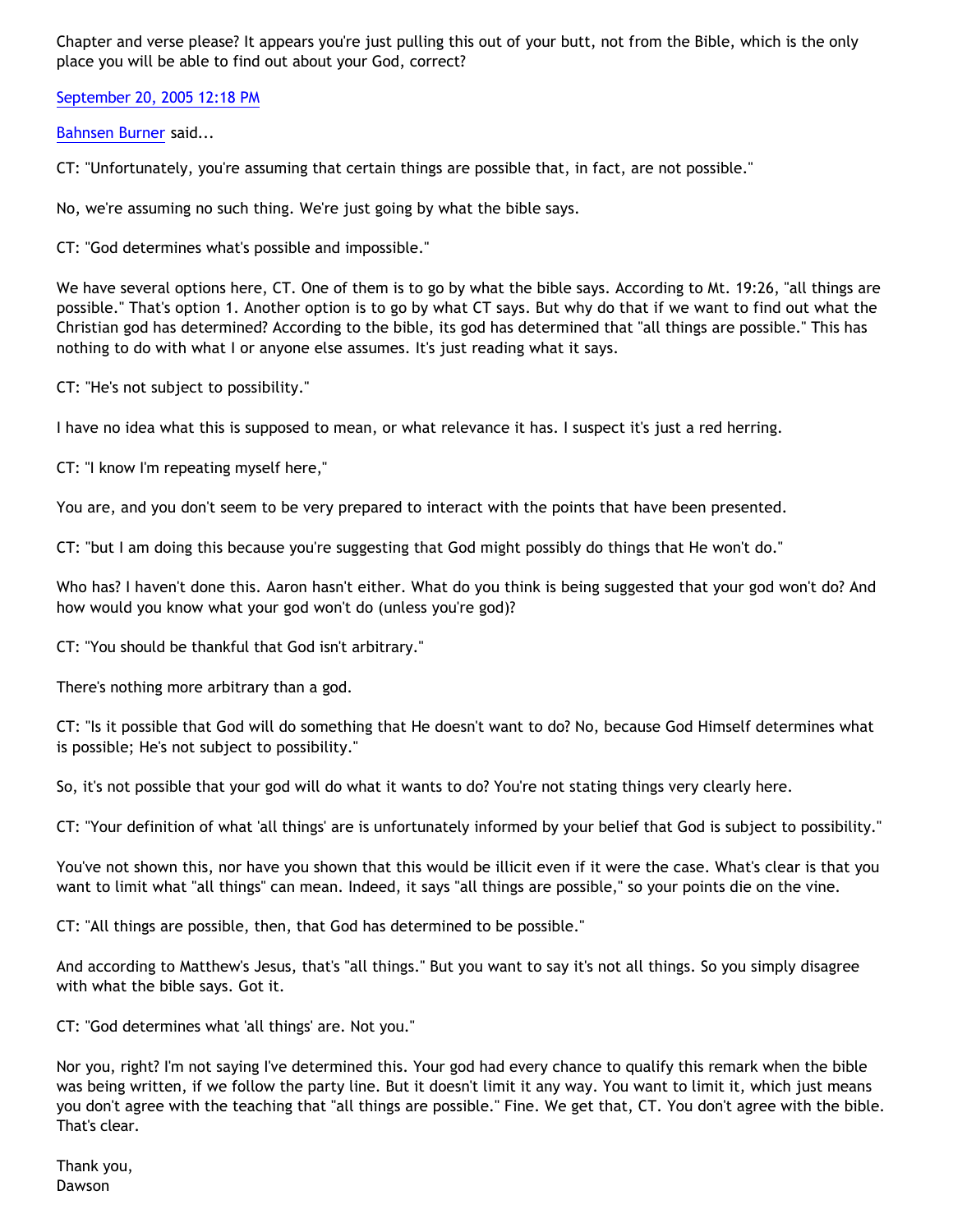## [September 20, 2005 12:20 PM](http://bahnsenburner.blogspot.com/2005/09/112724401285053942)

[groundfighter76](http://www.blogger.com/profile/8210797) said...

Oh my, I'm having flashbacks. I feel like I am listening to one of James White's debates on Calvinism vs. Arminianism.

[September 20, 2005 1:20 PM](http://bahnsenburner.blogspot.com/2005/09/112724765114176101)

[Aaron Kinney](http://www.blogger.com/profile/8138664) said...

*You should be thankful that God isn't arbitrary.*

Having a creator who sets all the rules according to nothing but his own desires is, by definition, arbitrary.

God has no outside objective standard by which he made his rules. If there was an outside standard, then God would not be God. But if there is no outside standard, then God is doing things arbitrarily.

[September 20, 2005 3:42 PM](http://bahnsenburner.blogspot.com/2005/09/112725612744216004)

[Christian Theist](http://www.blogger.com/profile/13040841) said...

AK: "But if there is no outside standard, then God is doing things arbitrarily."

Begging the question. Prove it.

[September 21, 2005 6:50 AM](http://bahnsenburner.blogspot.com/2005/09/112731061959729582)

[Bahnsen Burner](http://www.blogger.com/profile/7766918) said...

CT, I think what Aaron was saying was that, since there are no constraints which can serve as both motive and guide for your invisible magic being's actions (it's immortal, indestructible, knows no threats, faces no fundamental alternatives, etc.), then it doesn't matter what it does, period. Given what Christians claim about their god, it wouldn't need to act to begin with, since it has no needs of any sort. Its actions would be chosen purely out of any context assuming needs that must be fulfilled in order to continue existing (as in the case of man). Your invisible magic being could sit on its hands, metaphorically speaking, and do absolutely nothing for all eternity, and it would still be what believers imagine it to be: an eternally unchanging, completely inert being. Thus, any actions it is said to take, would be actions taken in a complete void, that is, they would be utterly without any real purpose, since purpose presupposes a need to act (such as man's actions in living his life). Thus, those actions would be, by definition, as Aaron rightly said, arbitrary. So, there's no question-begging going on here on the part of the non-believer. It's just applying rational principles to your primitive worldview.

Aaron, does that summarize what you were saying? Please add to or correct my comments as you see fit.

## [September 21, 2005 7:41 AM](http://bahnsenburner.blogspot.com/2005/09/112731368220164295)

[Christian Theist](http://www.blogger.com/profile/13040841) said...

To say that there are no constraints on God is to misrepresent the Christian worldview. True, there are no external constraints on God. Yet, God is constrained by His own character. He acts in keeping with who He is. This is one of the reasons He revealed Himself to Moses as, "I am who I am." Neither are there any absolutes outside of God, nor is God arbitrary. If you want to assume that's false in order to prove that it's false, then that's your problem.

Besides, to charge God with being arbitrary is to assume some way of knowing or some standard by which to judge that God is being arbitrary. And if you're going to do that then I defy you to account for this standard.

C'mon, Dawson. I'm urging you to become a Christian. Pray for forgiveness. God renews His people noetically as well.

## [September 23, 2005 11:48 AM](http://bahnsenburner.blogspot.com/2005/09/112750129727980808)

[Bahnsen Burner](http://www.blogger.com/profile/7766918) said...

CT: "To say that there are no constraints on God is to misrepresent the Christian worldview."

It is? How so? In your very next breath, you say: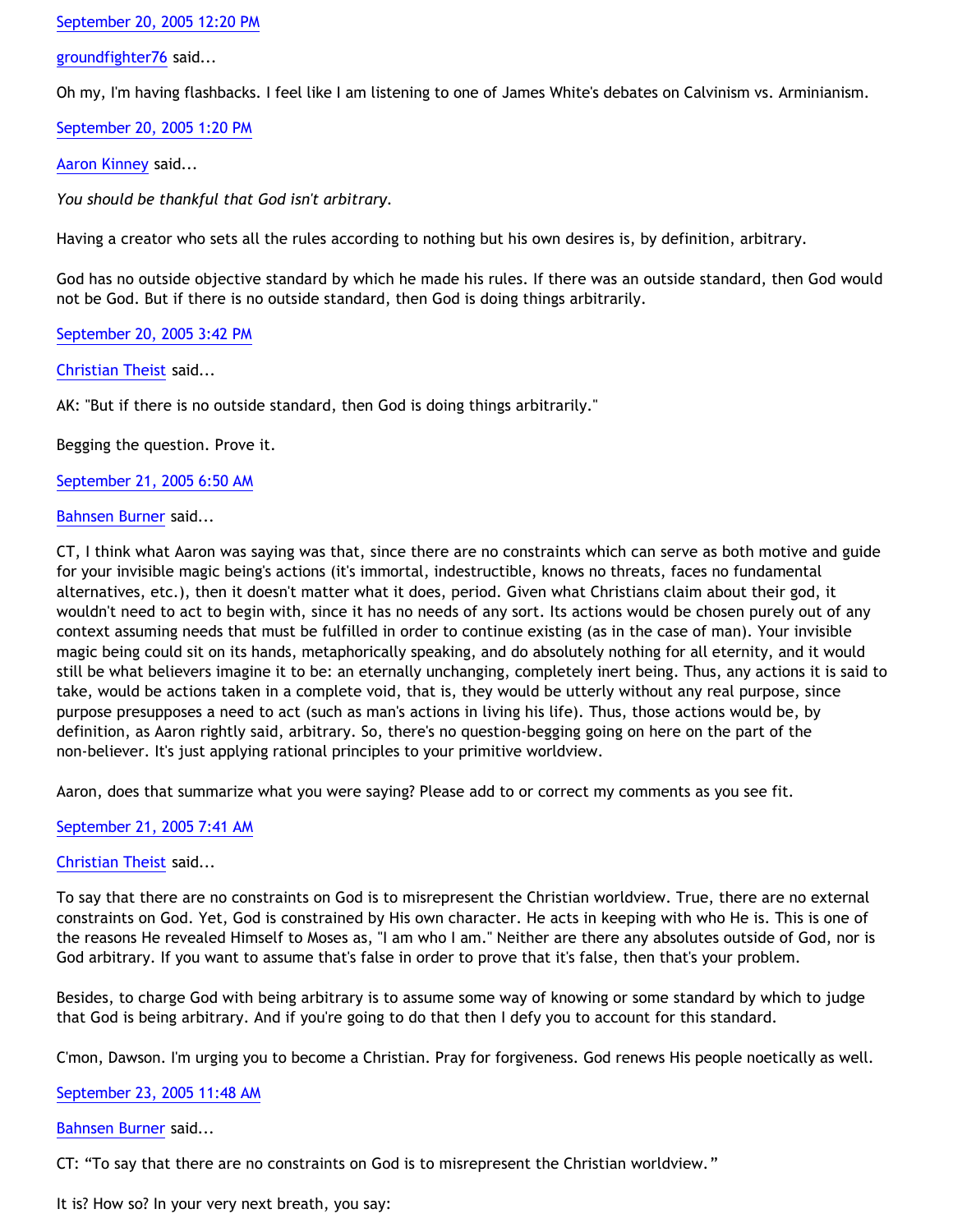CT: "True, there are no external constraints on God."

There you go, CT. Since you agree with me on a universal level ("there are *no* external constraints on God" - emph. added), you cannot get away with saying that I am misrepresenting Christianity. You just conceded my very point.

CT: "Yet, God is constrained by His own character."

Which is ultimately constrained only by the believer's imagination. This is evident because of the impossibility of the contrary: hundreds of thousands of theistic worldviews which in one way or another claim that their god is constrained by nothing external, that its only constraints are its own 'nature' (which cannot be discovered by any scientific application of rational principles). Since no two theists that I've ever met wholly agree on all points, it must be the case that they imagine differing gods. For how else do they have "knowledge" of their god if not by imagining them from the inputs supplied by texts they are taught to consider holy? Imagination at the expense of reality is religion's stock in trade. Why else are the gospel stories so prized by believers? The gospels offer graphic settings in which the supposedly incarnated deity lowers itself and visits earth and participates in earthly affairs by performing its deeds in the body of a human host. In those texts you read of a man pretending to be a god that performs miraculous deeds among other human beings (surprisingly, we don't find gospel details attested to by any contemporary historians; for instance, we don't find Josephus recording the unspecified number of "saints" who allegedly rose from their graves at the time of Jesus' crucifixion and "showed themselves unto many," as we find related in Matt. 27:52-53). Modern believers have no choice but to rely on their imaginations to envision these events. And it is in their imagination that their religious experience lives.

CT: "He acts in keeping with who He is."

Which is whatever the believer wants it to be. Here's the "consistency" you think your worldview enjoys. Not only do you ascribe to the subjective view of metaphysics (since you grant primacy ultimately to a form of consciousness – that is, the subject of experience rather than the object of consciousness), you also allow your wishing (via your imagination) to dictate how these subjective ideas are applied at the philosophical level (while ignoring the fact that you must borrow from a non-Christian worldview even to form your first concepts).

CT: "This is one of the reasons He revealed Himself to Moses as, 'I am who I am'."

You beg the question by assuming the truth of the bible's contents in an effort to validate your worldview. Because your case relies on fallacious reasoning, it must be rejected.

CT: "Neither are there any absolutes outside of God,"

This is a universally negative claim, and is in dire need of substantiation. I see that you haven't offered any. I'm not surprised by this silence. At minimum, to rescue yourself here you would have to explain in detail what you mean by "outside of God." But you don't do this, so it remains unclear as to what you might mean, and this only strengthens the suspicion that our leg is being pulled.

CT: "nor is God arbitrary."

Again, you beg the question, for this is one of the charges that has been leveled against your worldview, and it has been substantiated by references to your worldview's own teachings (see my last comment). Repeating a position of yours that is in dispute does nothing to resuscitate it.

CT: "If you want to assume that's false in order to prove that it's false, then that's your problem."

I don't have to "assume that's false in order to prove that it's false." If you cannot validate it, then the objections I' ve presented already remain unchallenged and thus are up to the task they were set out to achieve. All you offer is your own psychological denial. That only tells us about your personal condition; it does nothing to validate your views.

CT: "Besides, to charge God with being arbitrary is to assume some way of knowing or some standard by which to judge that God is being arbitrary."

In other words, "How dare you presume to use your mind to judge my claims in a manner that is unflattering to them! " Get over it, CT, your apologetic is washed up because your worldview is a washout. Indeed, it's completely washed